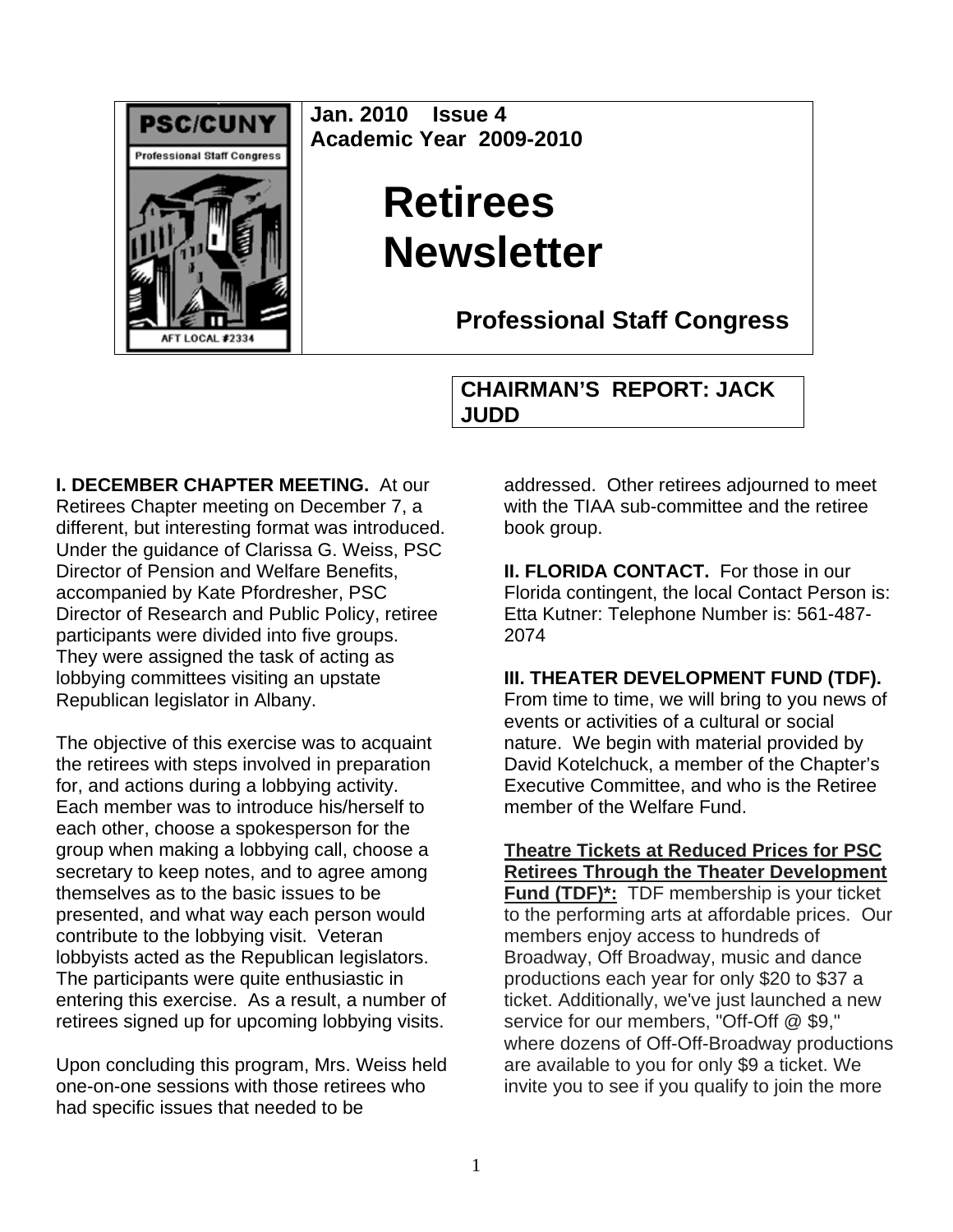than 80,000 theatre lovers who get the best deals through TDF.

## **Who qualifies for TDF membership?**

To qualify for TDF membership, you must belong to one of the following groups: full-time students, full-time teachers, union members, retirees (our emphasis – PSC), civil service employees, staff members of not-for-profit organizations, performing arts professionals, members of the armed forces or clergy. When you join, you will be asked to supply TDF with proof of your eligibility.



## **How do I join?**

If you qualify, then joining is easy! Log in at [www.tdf.org](http://www.tdf.org/), click on the "**Apply online now**" icon and fill out the online application. After you join, you will immediately have access to discounts of up to 70% off full-price tickets to hundreds of live productions each year.

When you join, you will be asked to pay your first year's annual fee. Normally, the annual fee is \$30.00. This fee helps TDF administer this discount ticket program and other services that support theatre going in New York. You'll find that TDF membership will pay for itself with your first ticket purchase!

# **What can I expect as a TDF member?**

As a TDF member, when you log on at the "TDF Member Login" section at [www.tdf.org](http://www.tdf.org/), you will see dozens of productions available for purchase. Not every show in town becomes available to TDF members (obviously not the hit, sold-out shows)-but you'll be surprised at how many do. We are often able to obtain tickets at low cost for our members during previews, when productions are trying to build "word of mouth," or at times when their show isn't selling out at full price. Add to that dozens of Off and Off-Off Broadway productions, dance presentations and concerts, and you'll find yourself seeing more live performances than ever before!

# **Where in the theatre will I be sitting***?*

Tickets for TDF members' orders are processed as "best available." This means that sometimes your tickets will be in the orchestra, sometimes in the front mezzanine and sometimes in the rear mezzanine. We rarely know in advance what ticket locations our members will be given.

## **What if I prefer to order tickets by mail?**

We do have a few members who either don't have a computer or prefer not to order tickets online. For them, we have a "Mail Only Membership" wherein they receive printed offerings approximately every six weeks. If you prefer a "Mail Only Membership," download the application from the website and mail in to TDF (Please note there are more offerings available online due to last-minute availability.)

**\*** Information in this article adapted from the TDF Website: www.pdf.org

# **IV**: **RETIREE VIGILANCE TO DEFEND PUBLIC SECTOR BENEFITS**. Retirees

should be constantly aware that our benefits are increasingly coming under attack from various quarters. The latest salvo comes by way of the Citizen's Budget Committee Report of December, 2009. Such statements, as quoted below, are reasons why we must maintain vigilance, and why it is so important to support PSC-COPE in their lobbying efforts to maintain, and enhance retiree benefits.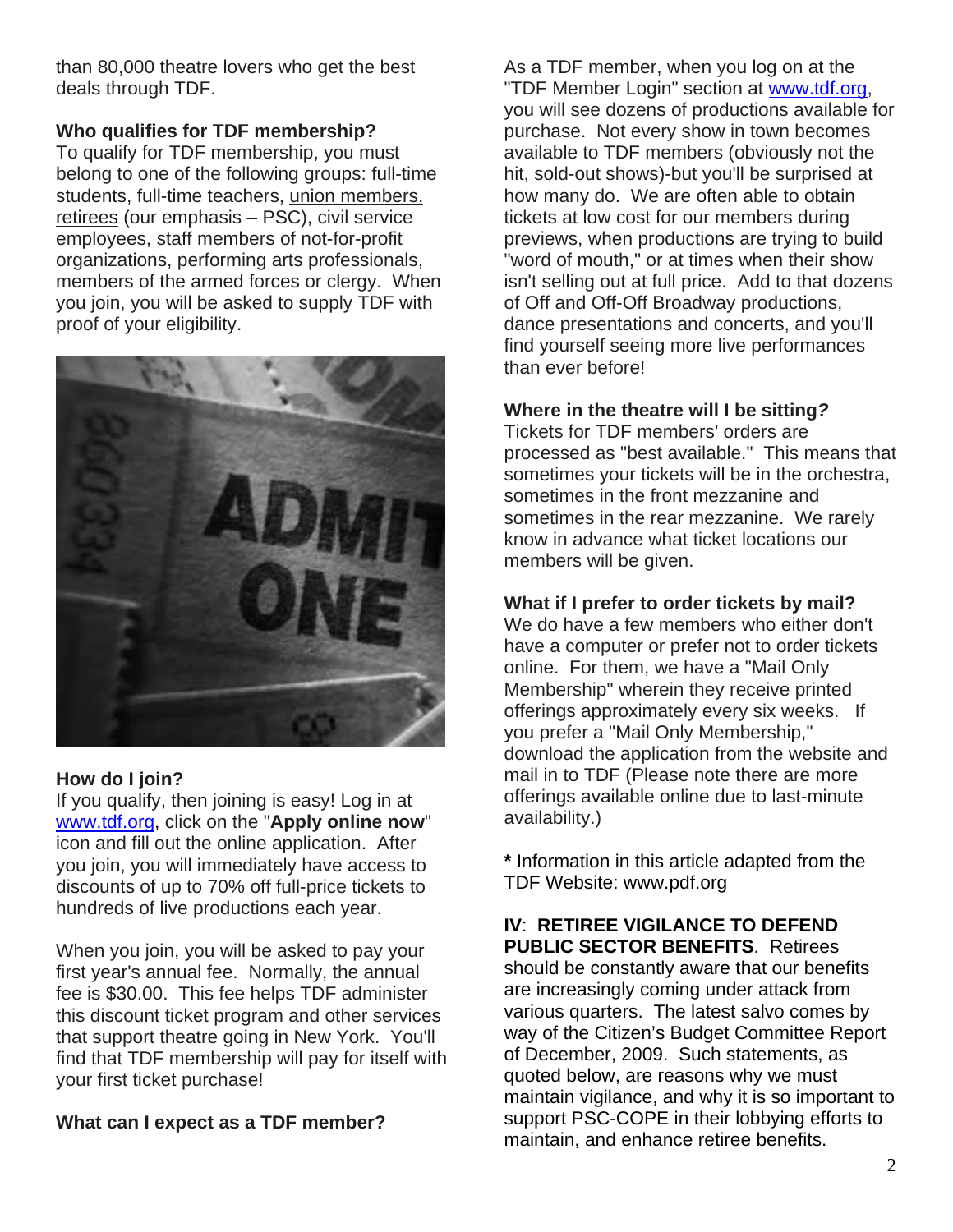

**The Report of the Citizen's Budget Committee: Out of Balance: A Comparison of Public and Private Employee Benefits in New York City** 

### <http://www.cbcny.org/sites/default/files/REPO RT\_Survey\_12162009.pdf>

### **Comparative Findings – Retiree Health Insurance**

1. "Offering retirees health insurance is not unusual, but is less common than offering insurance to current employees. Among the 52 local private firms, 29, or 56 percent, offer insurance to retirees. Among the national group of local governments, only 30 percent offered retirees health insurance, and within this group about one-third (9 percent) offered it only to retirees who were not yet old enough to qualify for Medicare."

2. "The City's policy of paying the full premium cost for retirees is highly unusual. Among the 29 local private companies offering retirees health insurance, only two paid the full premium cost. Cost sharing among the others was substantial, with typical retiree required contributions of about \$2,950 for individual coverage and \$5,900 for couples. These amounts are the equivalent of 71 percent of the premium paid by the City of New York for single retirees and 55 percent of the premium paid by the City for retirees with family coverage."

"Among the national group of local governments, the small subgroup who offered retiree health insurance required substantial contributions from the retirees; 31 percent required them to pay the full cost, 26 percent paid less than 80 percent of the cost, and the remainder paid between 80 and 100 percent."

3." Recent changes to retiree health insurance benefits are common in the local private sector. Among the 29 local private firms offering insurance to retirees, more than half (15) made changes in benefits since January 1, 2008 and another three firms planned to do so effective in 2010, bringing the total share with recent changes to 62 percent. The most common changes were new or increased co-payments, increased contributions towards premiums and limits to prescription benefits. Among the minority of local governments offering retirees health insurance, changes were less common. About 5 percent did or will drop coverage for some retirees, and about 5 percent did or will increase the required premium share to 100 percent."

### **Implications**

"The practices of local private firms and of other local governments suggest that the City of New York could continue to attract a well qualified labor force while offering less generous health and pension benefits. Specifically, if the City required from its current workers contributions toward health insurance premiums equal to the amounts paid by employees of local private firms in the survey, then the savings to taxpayers would be about \$628 million annually; if it followed the same policy with respect to retirees, then the savings would be another \$741 million annually. This suggests combined annual savings for health insurance premiums of nearly \$1.4 billion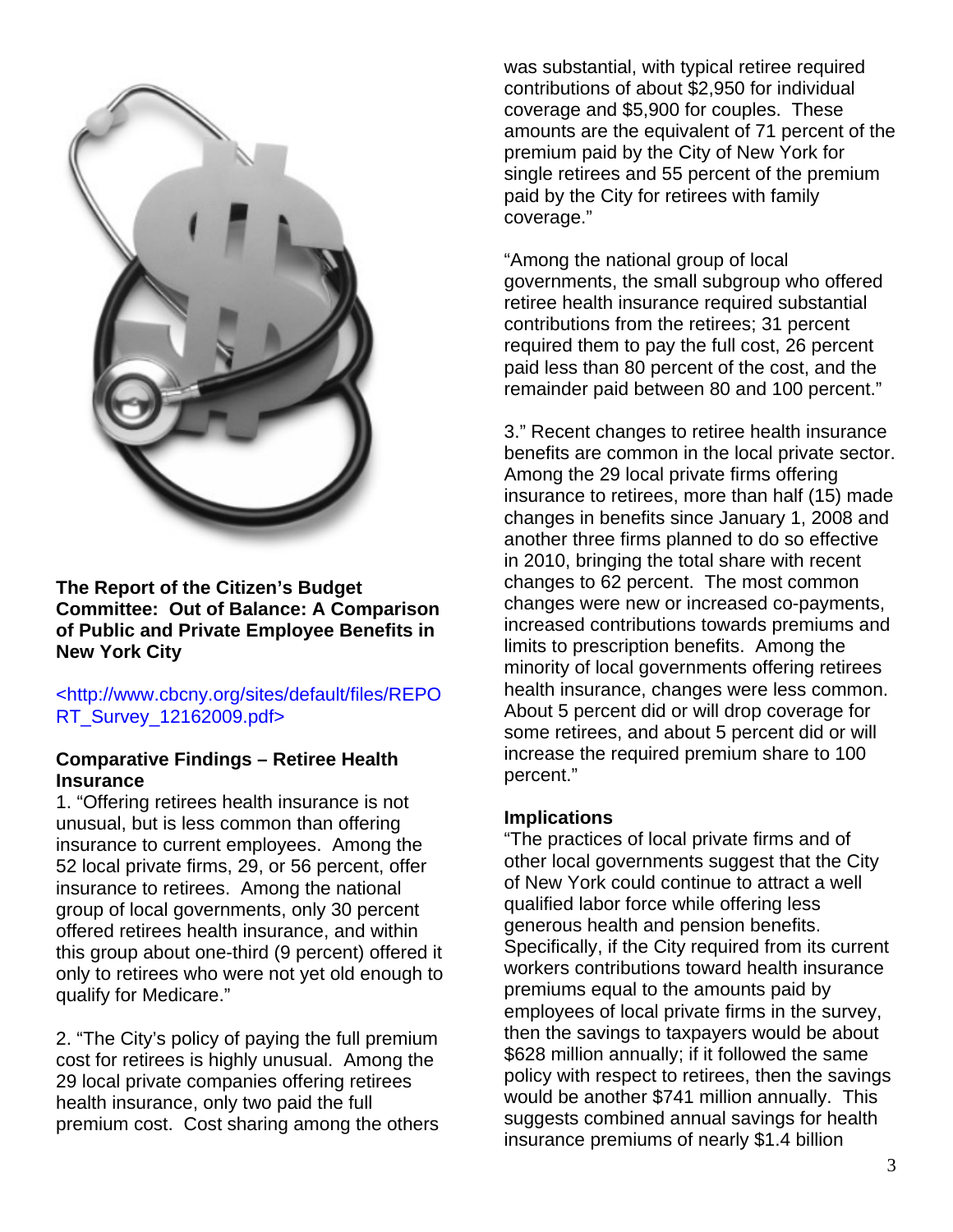annually from following policies competitive with the private sector."

"With respect to pension benefits, the City could be competitive with the private sector by converting to defined contribution plans for its workers. Because the State Constitution prohibits changes in benefits for current workers, the new policies could be applicable only to future hires. The immediate savings would be small, and future savings would depend on the specifics of the plan adopted but likely would be substantial."

## **V. RESOLUTION ON \$50 DEDUCTIBLE.**

The following resolution, which was adopted on December 7, by the Chapter Executive Committee and endorsed at the Retirees Chapter meeting that same day, was subsequently submitted to the Welfare Fund Advisory Council at their meeting on December 18, where it was adopted. It now goes forward to the Welfare Fund Trustees for their action.



# **Resolution from Retirees Chapter Executive Committee and Retirees Chapter**

**Whereas**, the PSC-CUNY Welfare Fund imposed on retirees, and only retirees, an annual \$50 deductible for prescription drugs in 2002,

**And, whereas**, since the application of that deductible, the PSC-CUNY Welfare Fund has received millions of dollars in unanticipated funds for retirees from new Medicare procedures related to the "Part D" drug plan,

**And, whereas** the \$50 deductible produces relatively little income for the PSC-CUNY Welfare Fund,

**Therefore, be it Resolved,** that the Retiree Chapter calls upon the PSC-CUNY Welfare Fund to rescind the \$50 deductible.

**VI. SEND US NEWS.** Please send us news of your professional activities and interests in your so-called retirement years. Happy to hear from you. Either contact me at the PSC address, or by E-Mail at: [JJUDD18@OPTONLINE.NET](mailto:JJUDD18@OPTONLINE.NET).

**VII. JANUARY LUNCHEON**. Looking forward to greeting you at the January Luncheon on January 25, at John Jay College. It's not too late to make a reservation, simply call: Linda Slifkin at: 212-354-1252.

**VIII. THE KAPLAN REPORT.** We are fortunate in having another report on Social Security and Medicare Figures from Chairman Emeritus Larry Kaplan.

**Social Security and Medicare Figures for 2010**  Lawrence J. Kaplan

**Social Security:** With consumer prices down over the past year, monthly Social Security and Supplemental Security Income benefits for more than 57 million Americans will not automatically increase in 2010. This will be the first year without an automatic Cost-of-Living